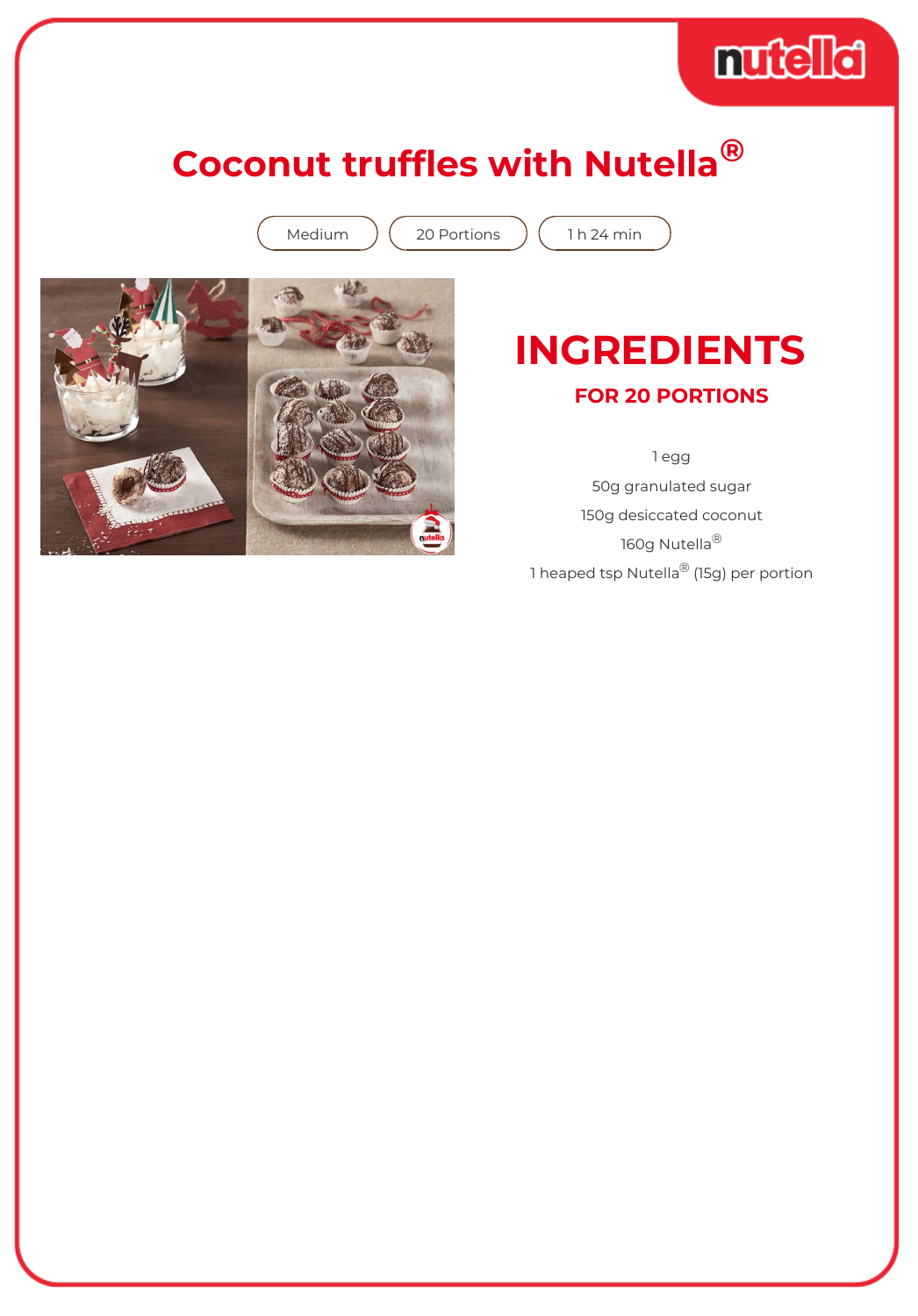

## **METHOD**

**2**





Preheat the oven to 170°C (340°F) and position the baking rack in the middle of the oven

Mix the egg with the sugar and 90g of the desiccated coconut

Roll out 20 little balls of small walnuts size (10g each) and transfer them onto a baking tray lined with baking paper

Bake for about 4 minutes, then remove from the oven and leave on the tray to cool down (about 10 minutes)

Carefully cut each ball in half with a small knife

Slightly push your thumb in the middle of each half to make a little hole

Using a piping bag fitted with a small nozzle (about 2 mm), fill in each ball with 3g of Nutella<sup>®</sup> and close by pressing the two halves together in your hand